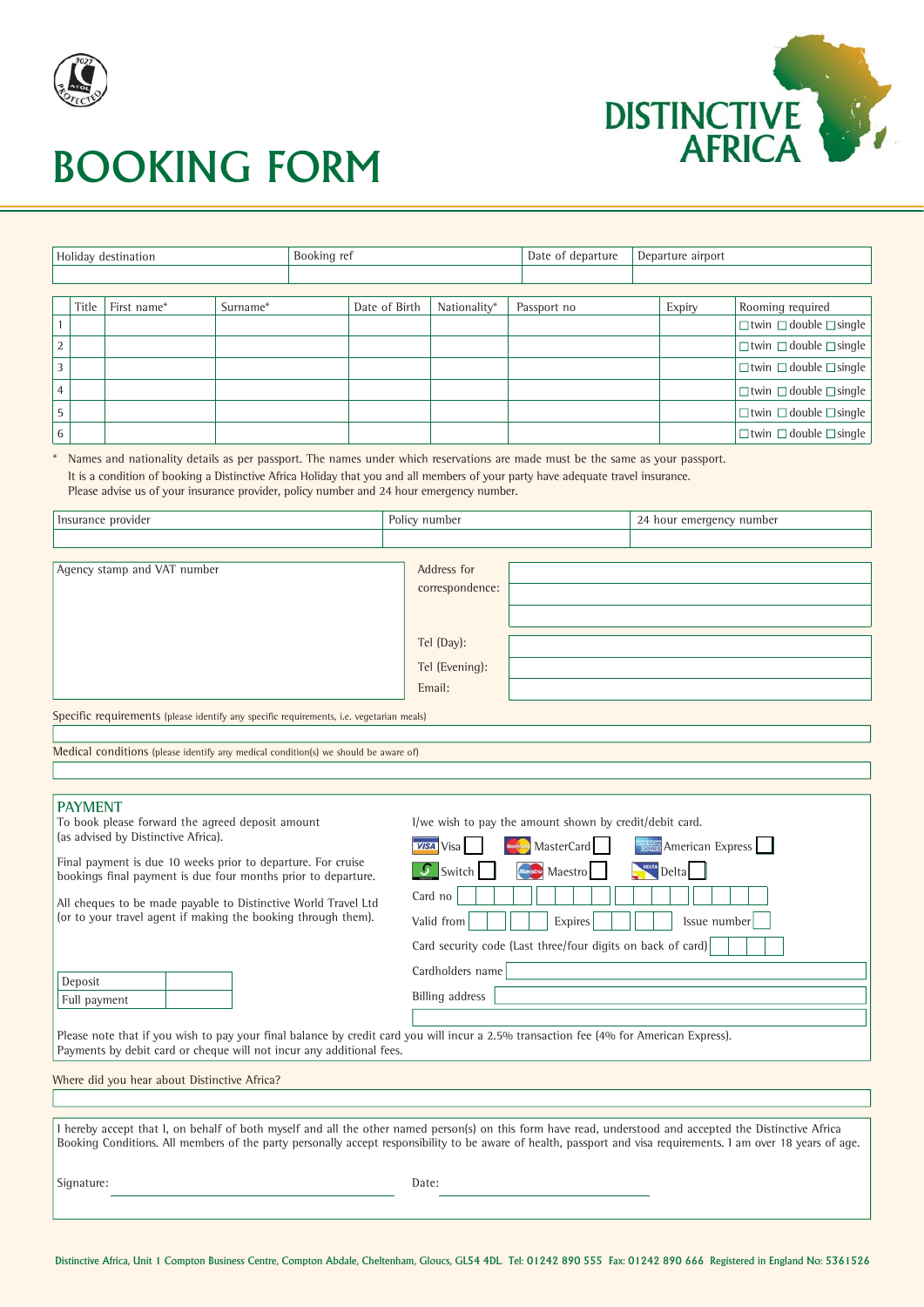



Your contract is with Distinctive World Travel Limited Unit 1, Compton Business Centre, Compton Abdale, Cheltenham, Gloucs GL54 4DL and our company number is 05361526. Distinctive World Travel Limited is fully bonded by the Civil Aviation Authority under Air Travel Organisers License (ATOL) number 9027 to protect your holiday payments and repatriation. These are the terms and conditionsof your holiday contract. Please read them carefully as you are bound by them. (trading as Distinctive Africa). Our registered office is at

### **1) THE CONTRACT**

a) When you make a booking you confirm that you have the authority to accept and do accept on behalf of your party the terms and conditions set out below. A contract will exist as soon as we issue our confirmation invoice. You must check this confirmation carefully and raise any queries immediately upon receipt. Your contract is made on the terms of these booking conditions which are governed by English law and any claim or dispute will be subject to the jurisdiction of the English Courts. You may however choose the law and jurisdiction of Scotland or Northern Ireland if you live in those places and wish to do so. b) All holiday arrangements are subject to availability at the time of booking. No contract shall be made until the deposit (or full price, depending on the date of travel) has been paid, whether or not a booking confirmation has been issued. If the deposit and/or balance is not paid in time, we reserve the right to cancel your holiday and/or retain your deposit.

c) A booking can only be made by a person aged 18 years or over. All passengers who, at the time of departure, are under the age of 18 years must be accompanied by a responsible adult.

#### **2) THE HOLIDAY PRICE**

a) We will inform you of the up to date price of your selected holiday at the time of booking. You will then sign a booking form and pay a deposit of 10% per person or any higher deposit which may apply to your particular holiday. You will be informed of the total deposit payable at the time of booking.

b) All payments must be made in pounds sterling and all cheques must be drawn on a UK bank. Final balances paid by credit card are subject to a surcharge of 2.5% (4% for American Express) of the value of the transaction. c) The price of your travel arrangements is subject at all times to surcharges for increases in transportation costs such as fuel, scheduled airfares and any other airline surcharges which are part of our contract between airlines (and their agents), cruise ship operators and any other transport provider. It is also subject to cost changes arising from government action such as increases in VAT or any other imposed increases and changes to currency exchange rates, any or all of which may result in a variation of your holiday price. Even in this case, we will absorb an amount to 2% of the price of your travel arrangements, which excludes any amendment charges. Only amounts in excess of this 2% will be surcharged. If this means that you have to pay more than 10% of the price of your travel arrangements, you may cancel your travel arrangements and receive full refund of all monies paid, except any amendment charges. Should you decide to cancel for this reason, you must exercise your right to do so within 14 days from the issue date printed on your final invoice.

d) We reserve the right to make changes to and correct errors in advertised prices at any time before your holiday is confirmed. We will advise you of any error of which we are aware and then of the applicable price at the time of your booking. Once the price of your chosen holiday has been confirmed at the time of booking we will not increase or decrease the price of your holiday. e) During any cruise which may be included in your holiday arrangements, all accounts for on board services/goods and shore excursions must be settled in full before leaving the vessel. Gratuities are non refundable under any circumstances.

#### **3) FINANCIAL PROTECTION**

a) The air holidays we provide are ATOL protected and we hold ATOL Number 9027 as issued by the Civil Aviation Authority. In the unlikely event of our insolvency you are protected in that the CAA will ensure that you are not stranded abroad and arrangements will be made to refund any money you have paid to us for an advance booking.

# **4) INSURANCE**

a) It is a condition of the contract that every passenger must have travel insurance in force for the entire duration of the holiday. Details of your insurer and policy number must be provided to us. It is your responsibility to ensure that you are adequately insured for the holiday, as we will not check your policy.

#### **5) SPECIAL REQUESTS AND MOBILITY/DISABILITY RESTRICTIONS**

a) If you have any mobility restriction or other disability, health problems or food allergies which may require special treatment or assistance at any time during your holiday, you must advise us at the time of booking. Whilst we will make every effort to accommodate you, we regret that we cannot guarantee to be able to meet any particular special request unless we have specifically confirmed this in writing. If we reasonably feel that we are unable to accommodate the needs of any client who has particular health requirements, we must reserve the right to decline their reservation or, if full details are not given at the time of booking, cancel when we become aware of these details and apply cancellation charges as described in Clause 7 of these conditions. b) Special requests such as room location, flight seating, particular facilities, dietary requirements etc. must be made at the time of booking. We will pass on your request to the hotel or airline but cannot guarantee that it will be accommodated. We will also pass on any dietary requests to airlines but we recommend that you check directly with the airline upon issue of your tickets. c) Please note that all medical facilities on board cruise ships are the responsibility of the ship operator and their availability is at the sole discretion of the master. You will be responsible for the payment of any charges for medical treatment and/or drugs provided on board. In no circumstances will we be liable for any medical treatment or advice or the lack of it, or the alleged consequences of the same.

# **6) IF YOU CHANGE YOUR BOOKING**

a) If, after our confirmation invoice has been forwarded to you, you wish to change your holiday in any way, we will do our best to meet your request but it may not always be possible. Any such request must be in writing from the person who made the booking or from your travel agent. You will be asked to pay an administration charge of **£100** per person and any further costs we incur in making the changes. You should be aware that these costs could increase the closer to the departure date that changes are made and you should contact us as soon as possible.

b) You may also transfer a booking to another person, provided that the new passengers meet the requirements of these booking conditions and provided that we are notified in writing not less than 14 days before the departure date. We will not, however, confirm such a booking transfer until all costs and charged incurred by us (including any charges and costs levied by a supplier) have been paid together with an amendment charge of **£150** per person. Please note that scheduled airlines normally regard name changes as a cancellation and rebooking, and any alteration may incur a 100% charge. We reserve the right to require the balance of the holiday price or any other sum due under the contract to be paid before we confirm the booking transfer. Where we do not impose such a condition, both the original passengers and the new passenger shall be responsible for the payment of any sum due to us and both shall also be

responsible for obtaining any necessary travel documents. c) Please note certain rail/flight tickets may not be transferable after a reservation has been made and any alteration could incur full cancellation charges for that part of the holiday. Most airlines do not permit name changes to tickets once issued and any transfer of a booking to another person may therefore result in a charge equivalent to the full cost of the flight or alternative means of travel.

### **7) IF YOU CANCEL YOUR HOLIDAY**

a) You or any member of your party may cancel your holiday at any time. Written notification from the person who made the booking and signed the booking form on your behalf must be received at our offices. Since we incur costs in cancelling your holiday, you will have to pay the applicable cancellation charges up to the maximum shown below;

| Period before the day of<br>departure within which<br>written notification of<br>cancellation is received | Amount of cancellation<br>charge as % of total<br>holiday price* |
|-----------------------------------------------------------------------------------------------------------|------------------------------------------------------------------|
| 70 days or more                                                                                           | Deposit only                                                     |
| $69 - 45$ days                                                                                            | 50%                                                              |
| $44 - 29$ days                                                                                            | 75 %                                                             |
| 28 days or less                                                                                           | $100 \frac{0}{0}$                                                |

**\*If we have already made payments to airlines, hotels or service providers then these amounts will also be charged / retained by Distinctive World Travel Ltd**

b) Where any cancellation reduces the number of full paying party members below the number of free places and/or concessions agreed for your booking we will recalculate these items and invoice you accordingly. c) We would strongly recommend that you take out full insurance, which should then in most cases include cover, under certain circumstances, against loss of deposit or cancellation fees. See clause 4 of these conditions.

#### **8) IF WE CHANGE/CANCEL YOUR HOLIDAY**

a) It is unlikely that we will have to make any changes to your holiday but we do plan the arrangements many months in advance. Occasionally we may have to make changes and we reserve the right to do so at any time. Most of these changes will be minor and we will advise you or your travel agent of them at the earliest opportunity. We reserve the right in any circumstances to cancel your holiday. For example if the minimum number of persons required for a particular holiday is not reached, we may have to cancel it. However we will not cancel your holiday less than 8 weeks before departure date, except for reasons of force majeure\* or by reason of your failure to pay the final balance of the price. If we are unable to provide your holiday, you may choose between a refund of all monies paid or such alternative holiday of a comparable standard as we are able to offer, if available (we will refund any price difference if the alternative is of a lower value). If we do have to cancel your holiday, we will also pay you compensation as set out below. Please note that carriers such as airlines may always be subject to change which shall be deemed as a minor change. Other examples of minor changes include alteration of your outward/return flights by less than 12 hours or a change of airports to another in the same city or region, changes to aircraft type, change of accommodation/vessel to another of the same standard. b) If we make a major change to your holiday or we have to cancel your holiday, we will inform you as soon as reasonably possible before departure. You will have the choice of accepting the changed arrangements or accepting an alternative holiday of comparable standard as we are able to offer if available (we will refund any price difference if lower value) or cancelling your holiday and receiving a full refund of all monies paid. In all cases (except where the major change arises due to reasons of force majeure\*) we will pay compensation as set out below: